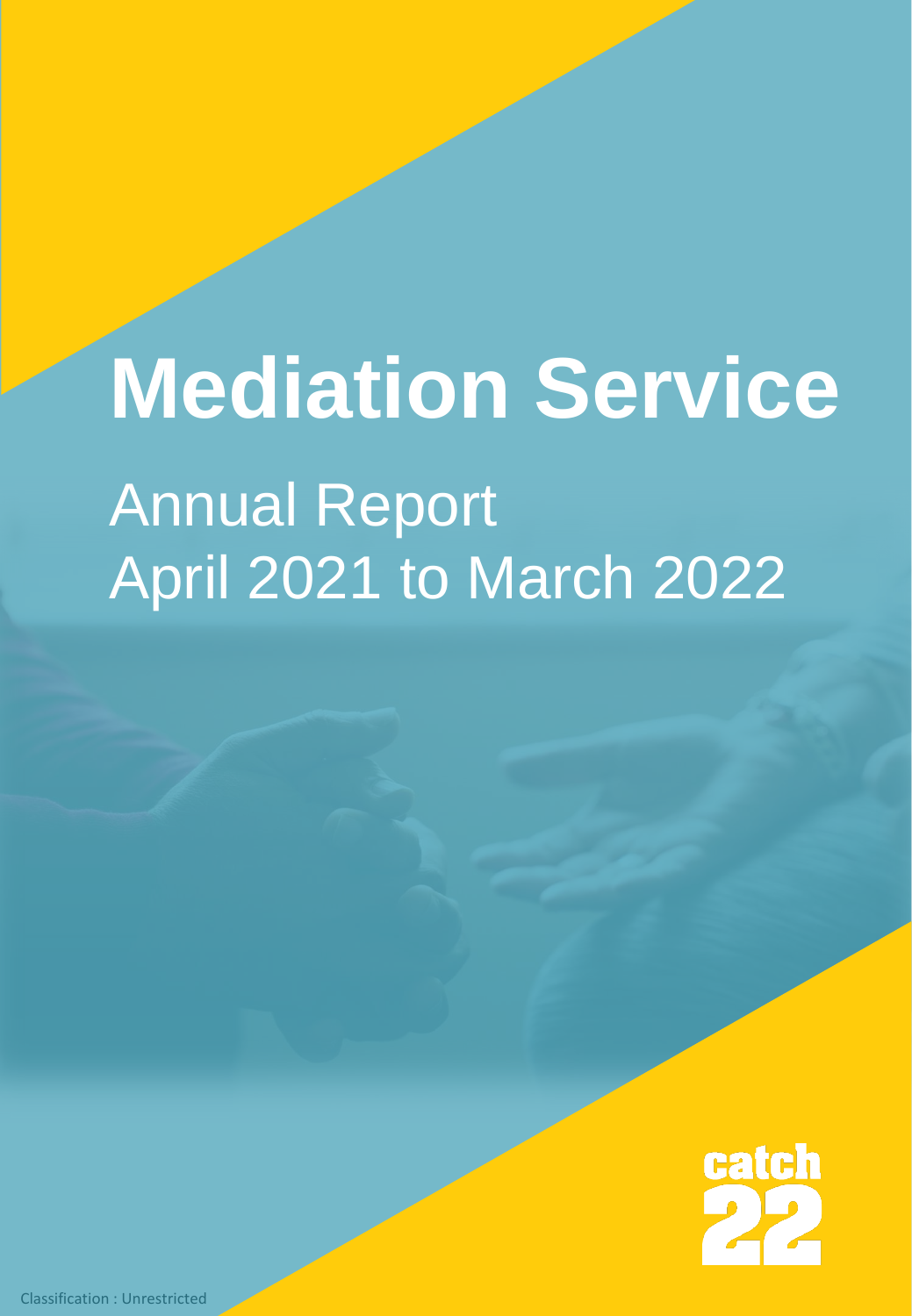*"Catch22 Mediation Services are contracted to Babergh and Mid Suffolk District Councils during which time they have succeeded, and surpassed, in meeting with our expectations on managing high profile challenging cases. In addition, it is noted the professionalism provided reflects well for all parties and has laid strong foundations for our continued relationship in the future"*

**Peter Watson, Community Safety Project Manager Babergh and Mid Suffolk District Council**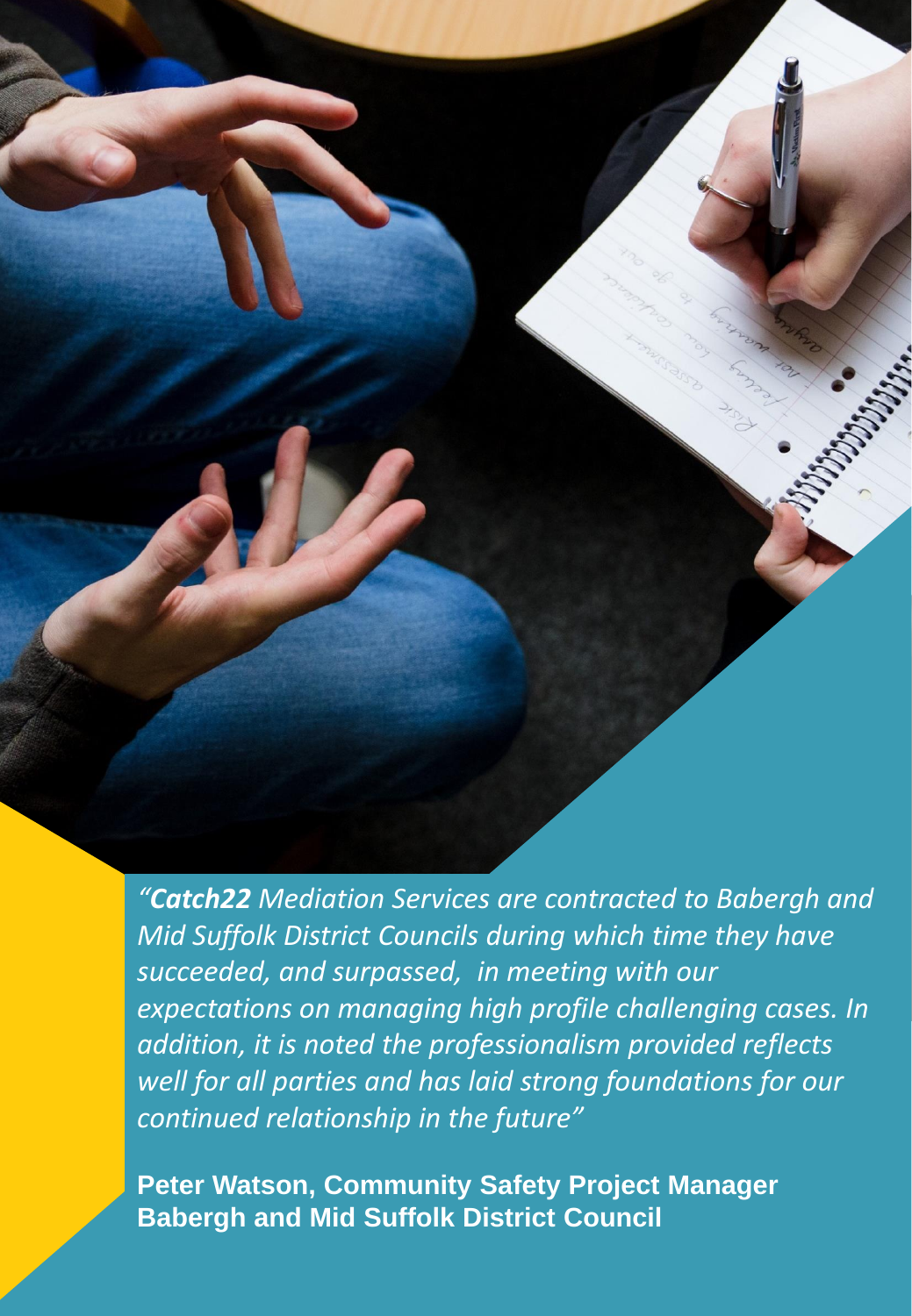## **What We Do**

Working with the Police, Local Authorities and Housing Associations, we provide a skilled, practical, flexible service focused on resolving community conflict, unhampered by the constraints the referring professionals face.

Referrers can waste large amounts of time on disputes where evidence is short and enforcement action is impractical or inappropriate and expensive. Referrers are rarely seen as impartial because of their enforcement role and they seldom have the time available that's needed to effectively resolve conflict. Having access to a skilled and independent mediation service allows them to offer the people they serve, a way out of their situation that is voluntary, independent, confidential and solution focused.

We aim to help service users to communicate safely and to facilitate the best possible conversation between them and their neighbours, directly or indirectly. We try to find ways they can manage conflicts differently in the future and, where possible, to help those whose neighbours can't or won't mediate.

#### **Challenges**

This year, over 100 of our service users have told us they have a mental health condition that they consider a disability. While the pandemic restrictions have been lifted, the impact on mental health is still evident as is the stress on the services they need to access. While we can sometimes help to connect people to appropriate services, we can not replace mental health professionals. But we can do our absolute best to make sure people do not have to live with the added pressure of conflict with their neighbours.

Mediation should always be, by definition, a person-centred process that begins with listening and empathy. Our mediators don't expect a person to take into consideration another person's point of view if no one understands theirs. We work alongside service users to help them identify and then communicate their needs and concerns effectively. We work carefully, ensuring participants are comfortable with the information they want to share. Effective communication about mental health needs can really help to increase understanding and change how people respond.

We strive to be as accessible as possible, working over the phone or meeting where people feel comfortable, offering face to face or shuttle mediations and individual support to help people navigate conflict. We have the freedom to continue working with people until they feel confident to manage the situation themselves. This allows people to access our service who may not have felt able to cope with a conventional mediation. The service helps people with diverse needs, to find ways out of conflict that they cannot find alone - applying the skills and allowing the time that conflicts need to resolve well.

*"Even after the resolution [the mediator] made himself available to us to help navigate and access support and agencies we weren't aware of. I'm eternally grateful for all his help and support" Ipswich Resident*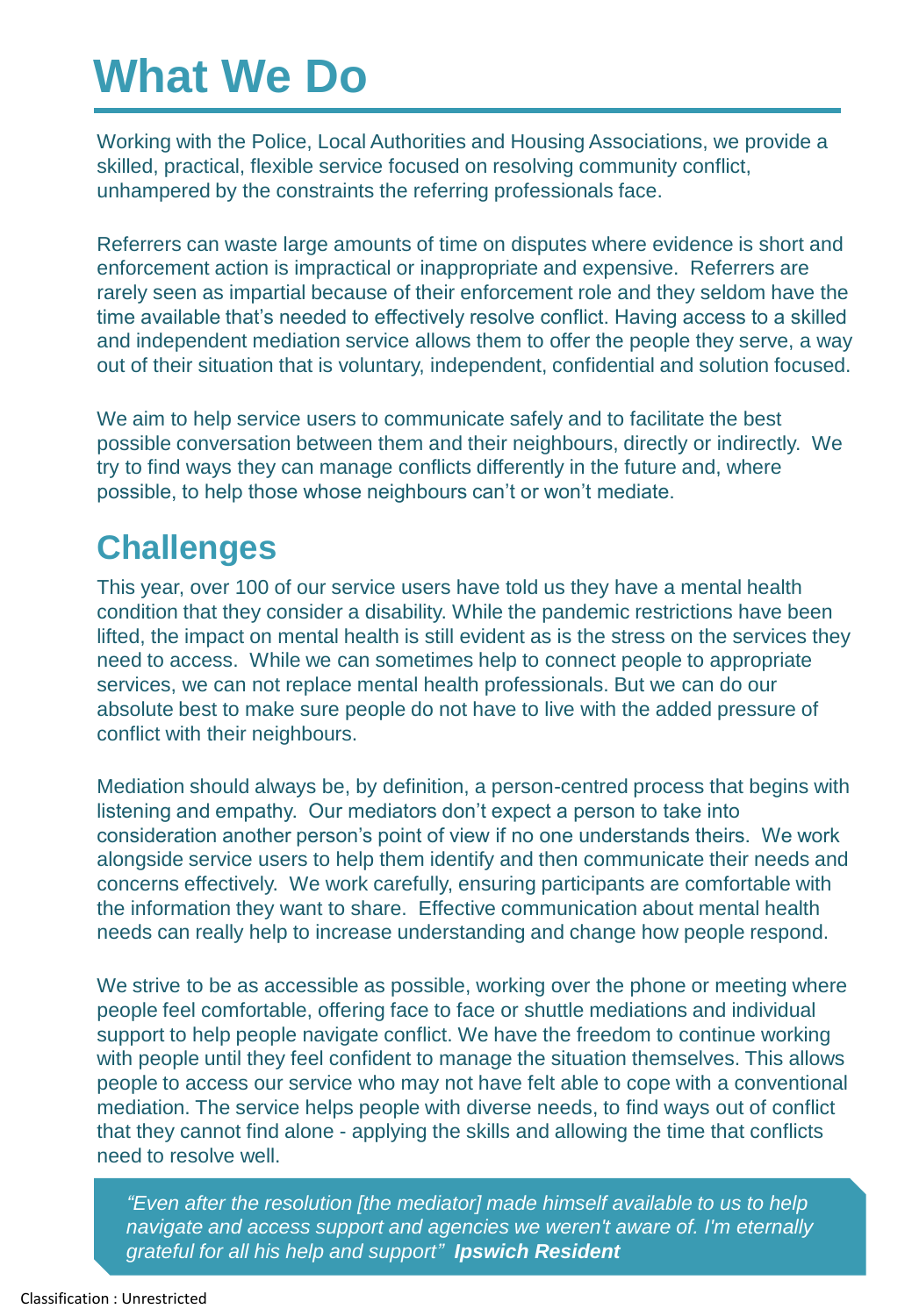### **All Outcomes Recorded 2021-22**





This year we have received **215 new referrals** and worked on a total of **294 cases**





We have worked with **463 households** comprising of nearly **800 people**

We have conducted over **1700 phone calls** and made **45 home visits** to help people find solutions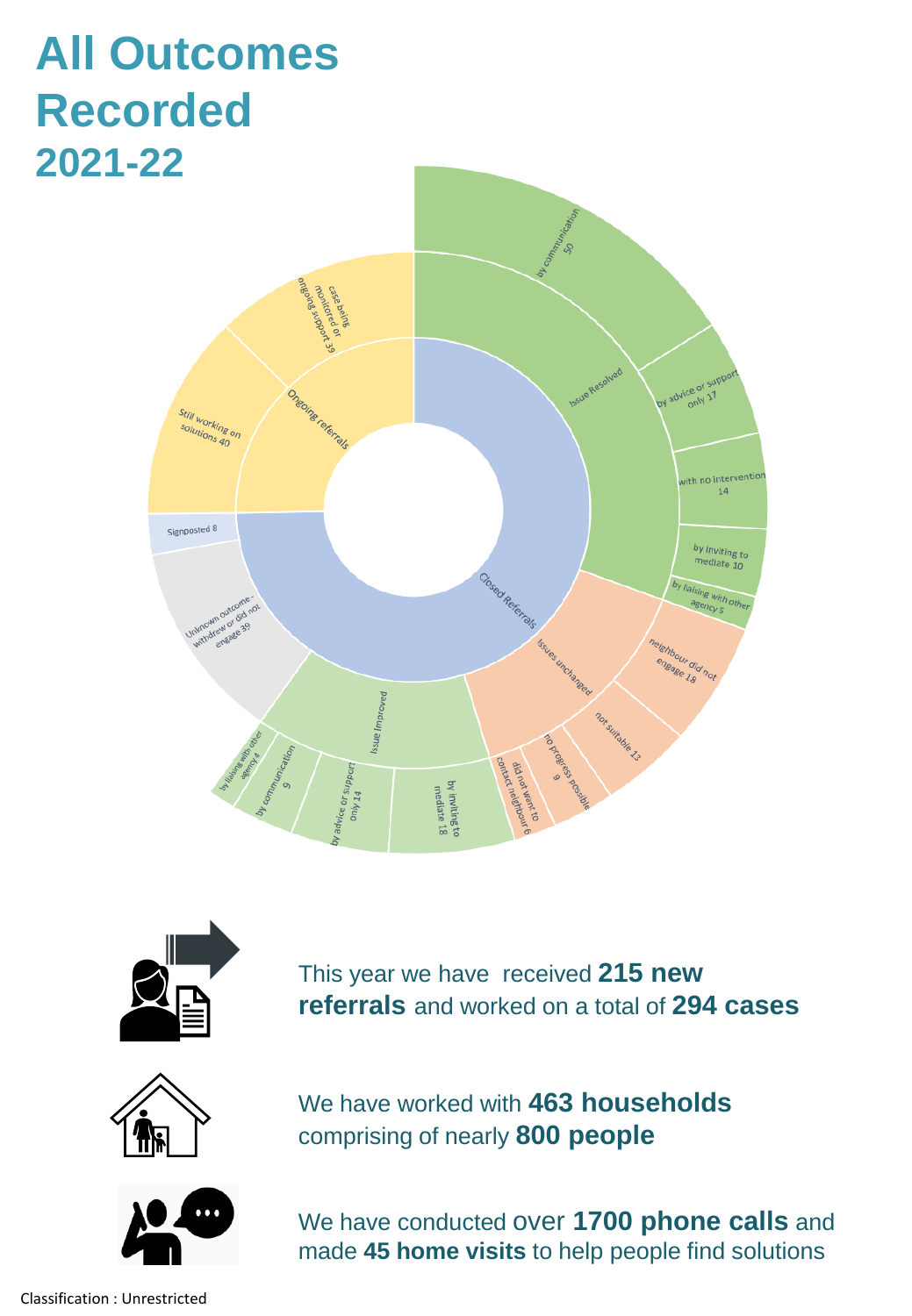## **Impact**

While not always straightforward, the outcomes of community mediation can be lifechanging. Home should be a sanctuary from the outside world. Neighbours in dispute can feel unsafe in their homes, nervous to go in their gardens or leave the house. Mediation can allow everyone to be heard and understood and helps people to make practical plans to avoid conflict in the future, reducing stress and allowing people to move on.



*70% of respondents said that their issue had been resolved by working with Catch22*



*93% of respondents said that their issue had been improved by working with Catch22*



*94% of those who felt it relevant to them, felt their mental health had improved and felt less stressed when their case closed*



*93% of those who felt it relevant to them, felt safer when their case closed* 



*87% of those who felt it relevant to them, felt more confident to cope with future conflict when their case closed*

*96% of those who felt it relevant to them, felt more able to enjoy life after their case closed*

*"[the mediator] was brilliant, and made a huge difference to us. Just having her to help and talk to made more of a difference than she may have realised. We were at our wits end when we contacted her … It transformed our situation and made us feel stronger again, and safer"* **Norwich Resident**

#### Our feedback showed the impact for referrers was also significant:

of referrers said we 100% saved them time



said our intervention 97% stopped the situation escalating



said they no longer needed enforcement action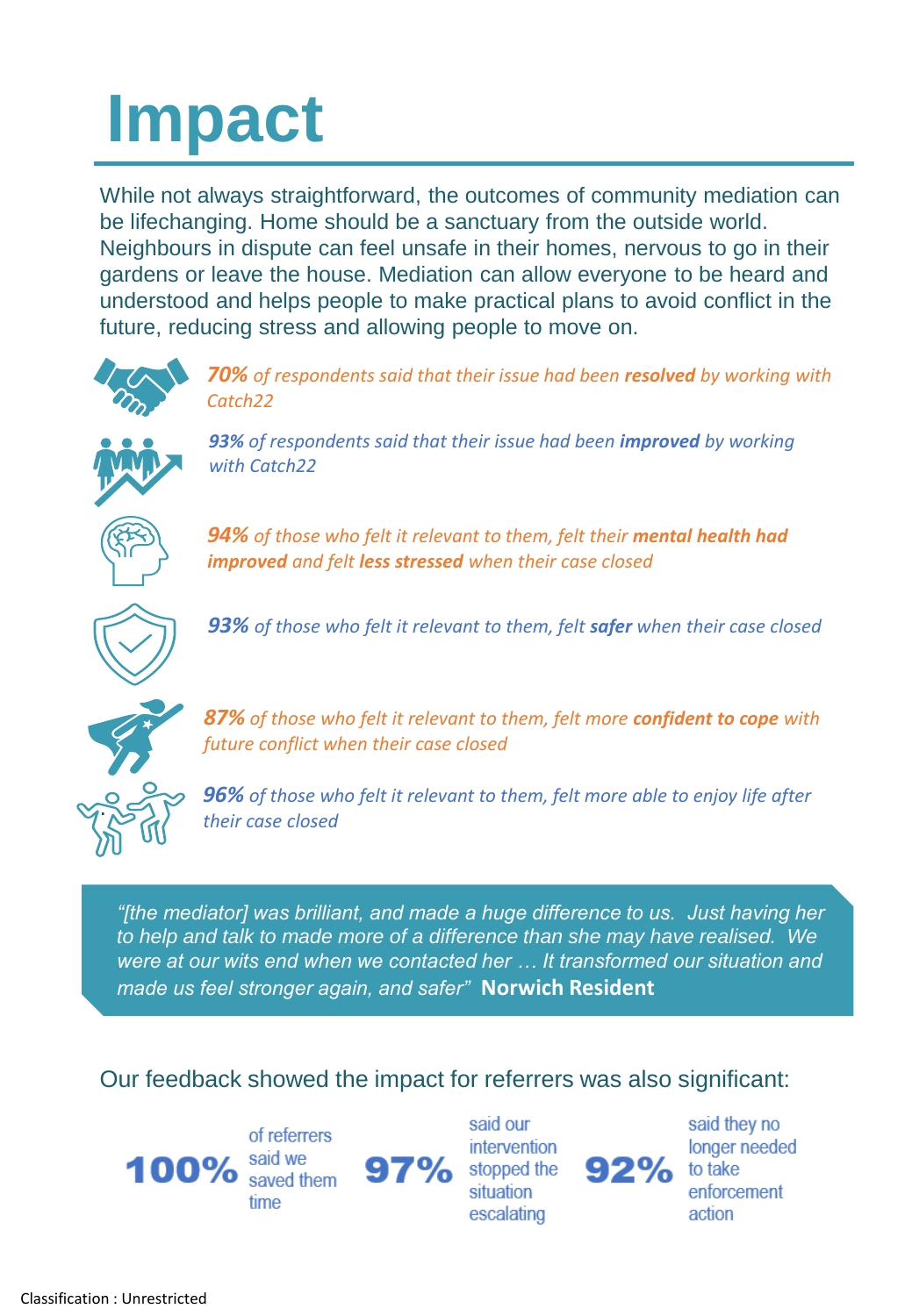## **Working in Partnership**

After many years of working with **Norwich City Council,** our innovative Self-Referral Community Conflict service, co-designed with the City's Community Safety team, is now well established as part of the toolkit Norwich residents can access to address neighbourhood conflict issues. They can refer themselves directly via the council website, which presents a diverse set of problems that we work with the service user to find solutions to. This could lead to mediation, just exchanging information, working with only one party to manage the situation or connecting them to other agencies that can help them. Alongside this, we continue to provide a traditional mediation service to the ASB team.

*"[The mediator] was excellent at keeping in contact and giving me updates as the case progressed and continued to make further contact with the involved parties after the problems had initially subsided to make sure things remained calm"*  **Anti Social Behaviour Officer, Norwich City Council**

**The Suffolk Police service,** now funded directly by the OPCC allows officers to refer antisocial behaviour and neighbour dispute cases to us. We have built up good relations with the police over the last 7 years with feedback showing, irrespective of the outcome of a mediation referral, the service has saved officers time and been a very useful resource.

*"[The mediator] was a great person to work in conjunction with. The problem was a neighbourly issue that had been on going for some time. With the assistance of the service, the problem has been solved and neither party has made any contact to Police since initially reporting it"* **Suffolk Police Officer**

We have a longstanding relationship with **Clarion Housing** who have been referring neighbour dispute cases to us for over 9 years to give their tenants access to a constructive way to tackle antisocial behaviour and neighbourhood conflict.

*"I have always found Catch22 to be very helpful in resolving cases, [they] have always been very good in communicating with me, and it has been a great help to be able to pass on cases which otherwise have proved very time-consuming"*

**Neighbourhood Response Officer, Clarion Housing**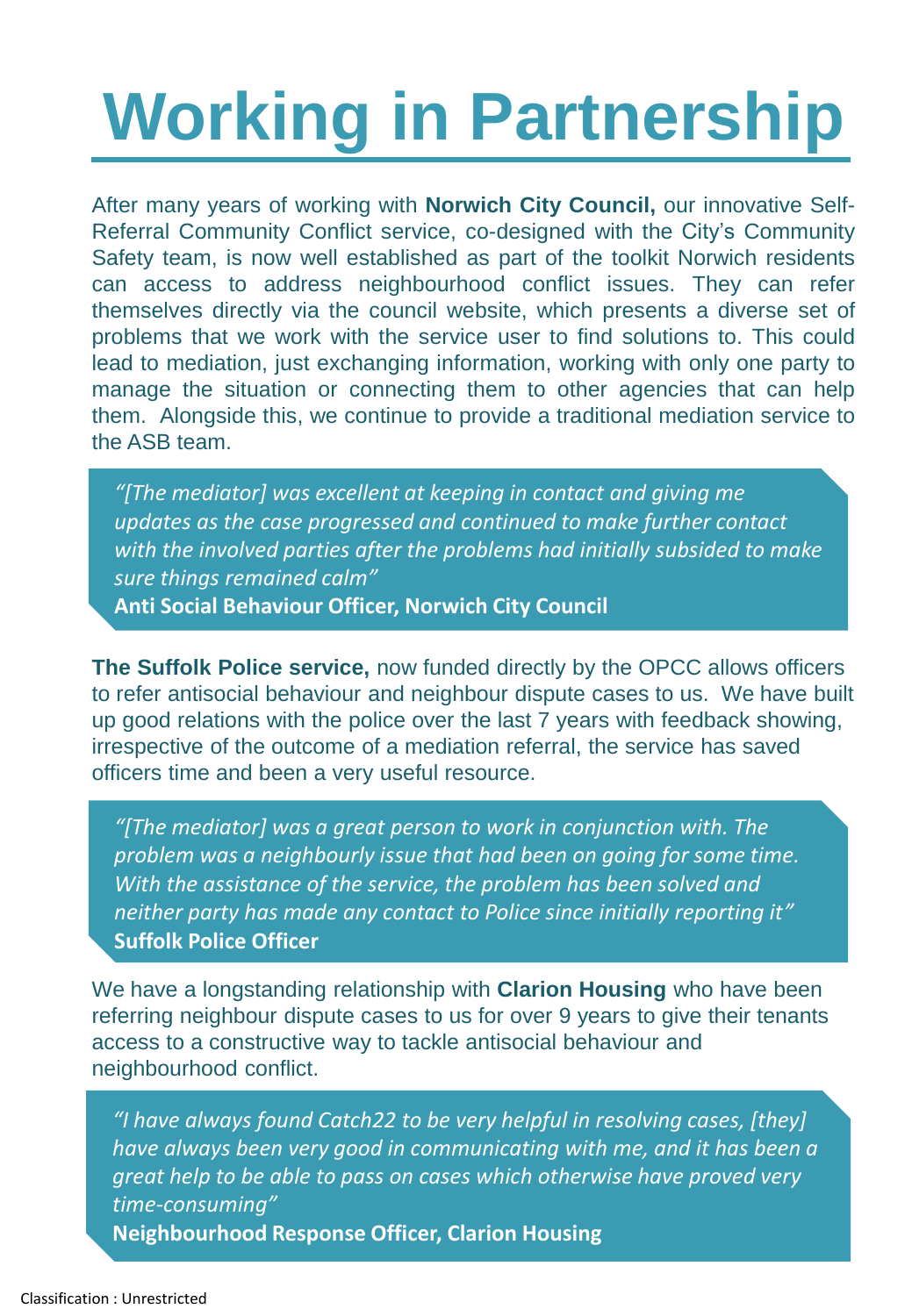We are entering our fourth year of working with **Ipswich Borough Council,**  which means that Ipswich Housing Officers can refer mediation and individual support cases when tenants are having issues with their neighbours. We participated in their Antisocial Behaviour Awareness week this year, showcasing our service as a method of early intervention their officers can access.

*"I believe it is very beneficial for both parties to be able to openly discuss their complaints, feelings and anxiety to an independent person. As a Housing Officer … I am also the person who may have to instigate enforcement action. Catch 22 mediation service is an excellent option for an H.O to consider in resolving disputes and encouraging a degree of tolerance between parties where enforcement action is unlikely to be an option"* **Ipswich Housing Officer**

During the last year, we have begun working with **Babergh and Mid Suffolk District Councils** and have been working on cases ranging from complex multi party issues to single party support.

*"Brilliant communication from [the mediator] - regular updates, excellent communication and after he took on the case the calls to me stopped and we didn't receive any further complaints from either party. I received information from one of the parties to the mediation to compliment [the mediator's] work/involvement"* **Babergh Mid Suffolk Housing Officer**

We also work with other local authorities and housing associations on a **spot purchase** basis, providing mediation work and conflict resolution training.

We work together with each commissioner in a way that best suits the needs of their organisation, in order to make the service easy to use and supplying commissioners with the information they need. We attend multi agency meetings, Housing Officer team meetings and Police Safer Neighbourhood Team meetings to raise awareness of the service and help people to use it as effectively as possible. This year our referring officers providing feedback gave us an average of 4.97/5



Classification : Unrestricted